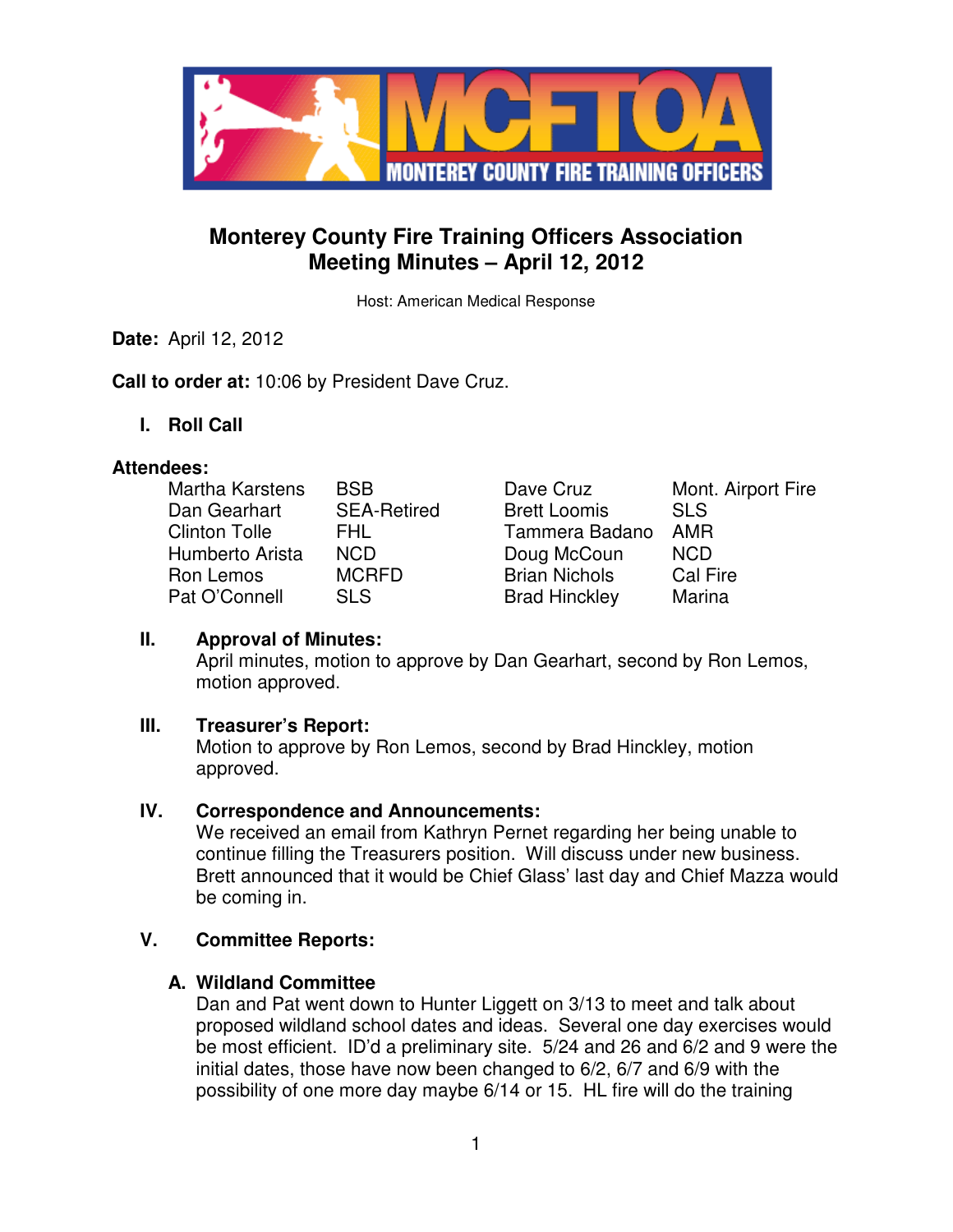

request to the Fort, we will have command Officers and provide lunch. If possible we will do it in conjunction with FHL firing operations. We need to hear back from Chief Hewston to confirm dates.

#### **B. Fire Library**

No report. The Art of Reading Smoke DVD can be purchased for \$200, do we want to buy it to put in our library? Motion by Brad to purchase the DVDs, Brett second, motion carried.

# **C. Programs/Training Classes**

No report from John.

Control 5-Dave had further information, it is a 24 hour class, live burn not a requirement. Clinton, FHL, is continuing to work on using FHL for the live fire component. It is limited to 40 students. Motion by Pat to proceed with the class, Ron second, motion carried.

Auto Ex- No update.

Humberto reported NCD looking to do May 21, 22 and 24 auto ex operations at A&S Metals. They would be 2 hour increments throughout the days.

#### **D. Website**

Redshift corrected the problem, Dan has re-loaded a lot of material, everything is back up to date. The DMV driver licensing information is also back up. The Facebook page format has been changed to "time line" automatically.

# **E. Fire Academy**

No report.

# **F. Fire Chiefs Liaison Report**

Humberto reported they met at Mid Coast Fire for the annual pre-season meeting, "nice station and a good lunch".

- Discussed the CPR training center, it is at a standstill.
- Doug updated the Chief's web site.
- Mutual aid matrix tabled.
- DICO; have 11 departments information so far.
- NICS program, if you want to participate need to have agency reps contact Rick Hutchinson.
- Hydrant testing committee, still trying to sort through it, a work in progress. The committee may not continue.
- OES reported on cuts and grants.
- Dan reported on TOs.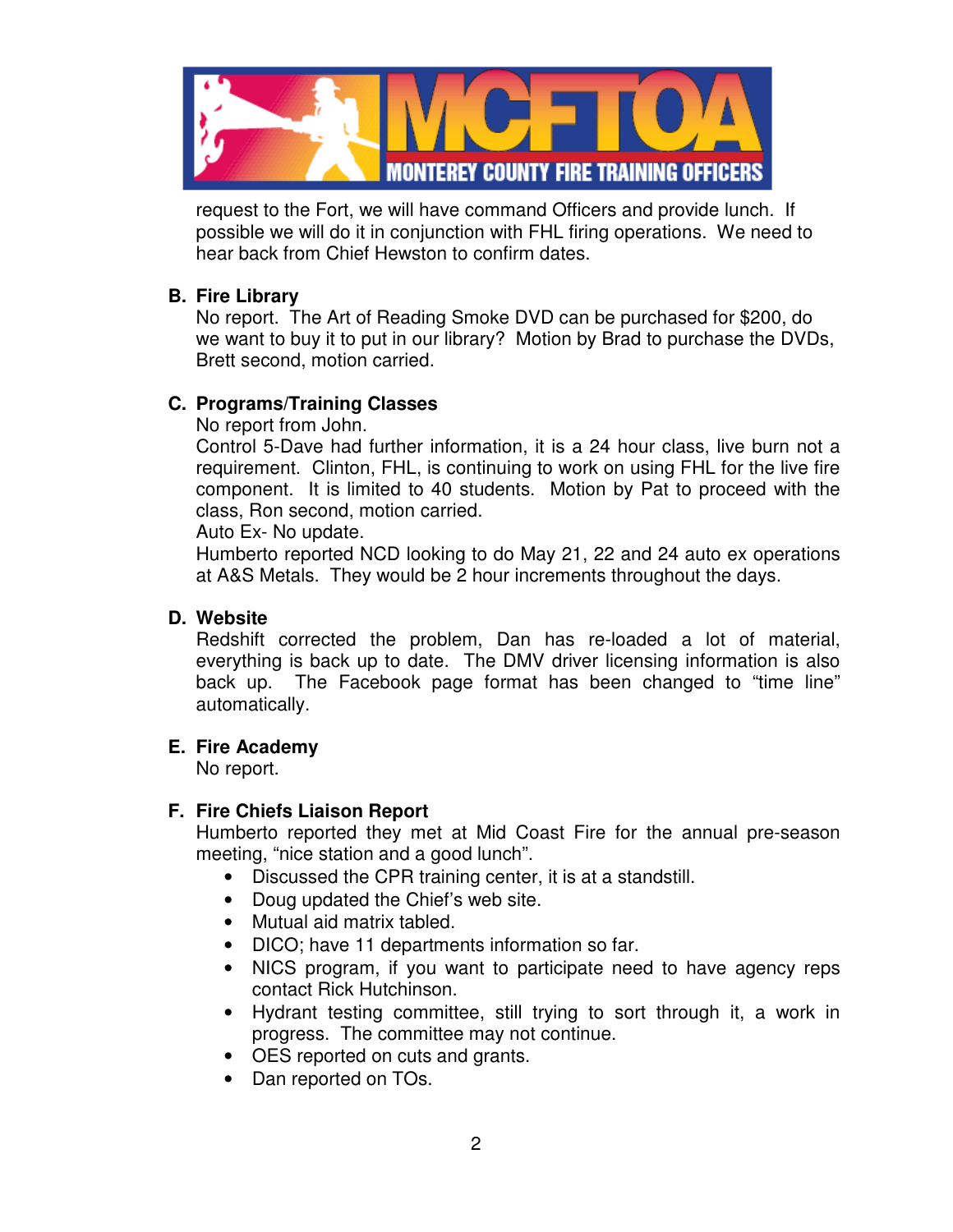

- OPs committee reported on type 3 teams. (Doug said currently there are only 2 recognized type 3 teams in California. To form a team they need to have governance and take the S420 or 0305 class. It would be all hazard multi discipline, reaching out to law also.)
- Fire season declaration discussion, early or not? Depends on rainfall.

#### **VI. Old Business**

- A. Training & Education Services (tes2training.com) Dave called the president and he said he would take care of it, (this was the person representing himself as a TOs instructor). Dan said as of yesterday it was still on the site.
- B. CPR update- Discussion regarding the hold up for becoming a training center, motion by Ron that TOs buy 2 AED trainers if that is what is needed for the Cal Fire training center to be authorized, \$1,000 maximum, Martha second. Discussion, TOs would own the equipment and it would become part of the library, purchase ones that could be updated, motion carried.
- C. RIC terminology, no update, just be aware.
- D. Budget format. We need to be using the approved format.

#### **VII. New Business**

Kathryn Pernet replacement. She has been Treasurer for 5 or 6 years. Dan reviewed the Treasurer duties and will email them out. We will agendize for next month's meeting and open the position for nominations. Motion by Ron to do a plaque and a gift certificate for dinner for her, Tammera second, motion carried.

#### **VIII. Good of the Order**

Martha- mentioned the OCS flyer, Dan said it is on our web site. Brian- Cal Fire will be doing their re-hire on 4/23 and staff their equipment on 4/30.

Brett- STEN refresher will be 5/14 and 5/15, option of taking it either day. Clinton-Continue to work on Control 5.

Tammera-Triage Tag days, need TOs help having departments be active on these days. Only 50% of patients arrived with triage tags. The days will be done 1/4ly now instead of monthly. She has a power point on the triage tags and will get it to Dan along with an instruction sheet. We might have Fire Comm put out an information page on Triage Tag days reminding departments. Scott Houchin and Tammera will be doing another MCI/Triage day.

Dan- Last year we agreed to update our trailer, apparently MC Regional did it, cost is \$1,188.60, we will pay them. Dave will do an inventory, the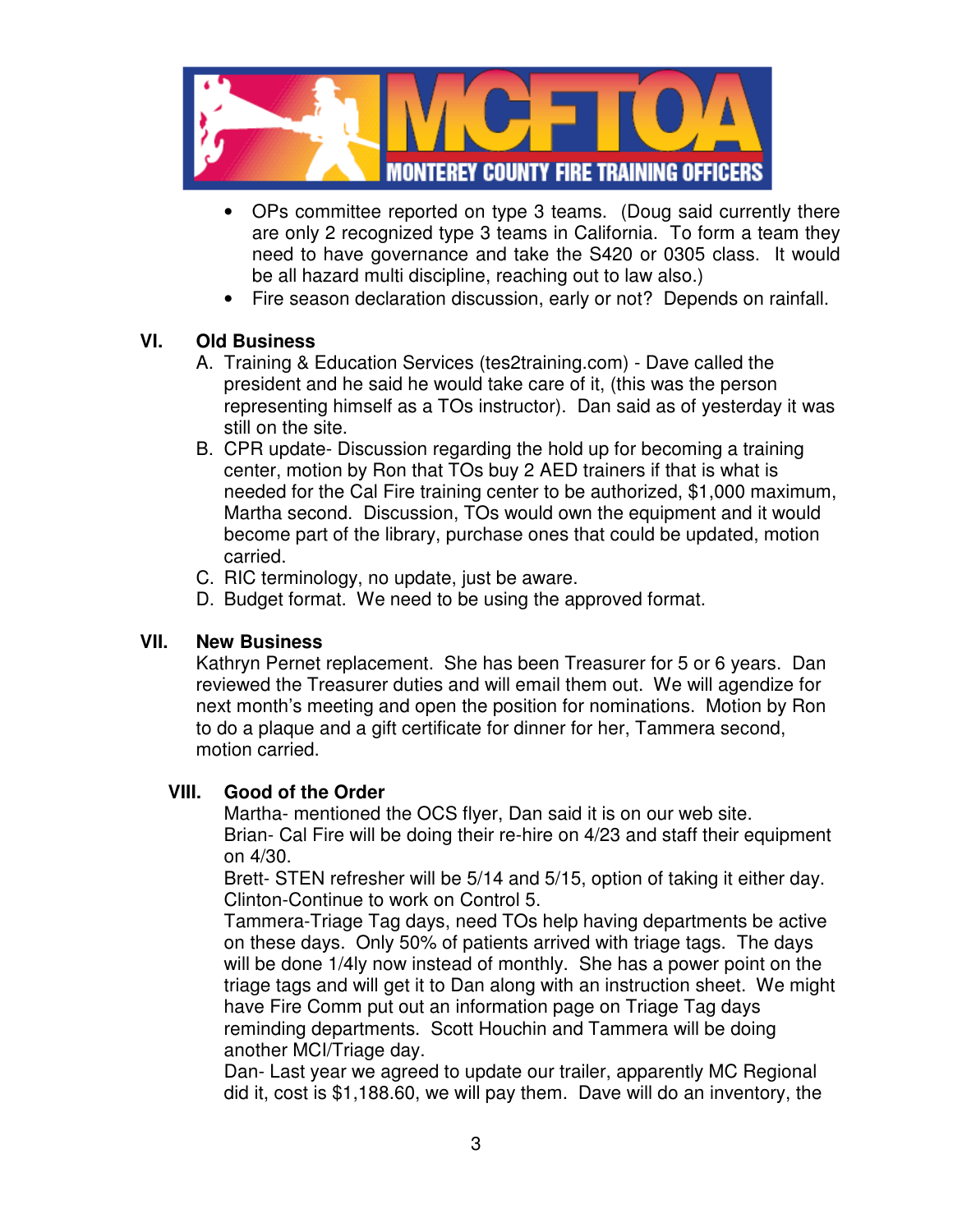

trailer is at the Airport in a hanger. Dan has a list of our TOs on our web site and will be updating it.

# **IX. Adjournment**

Motion to adjourn by Brett, Ron second, motion carried, 11:55.

Next Meeting May 10, 2012 at 10:00 AM

MPC Public Safety Training Center 2642 Colonel Durham Street Seaside, CA. 93955

#### **Host Marina Fire.**

Minutes prepared by Martha Karstens